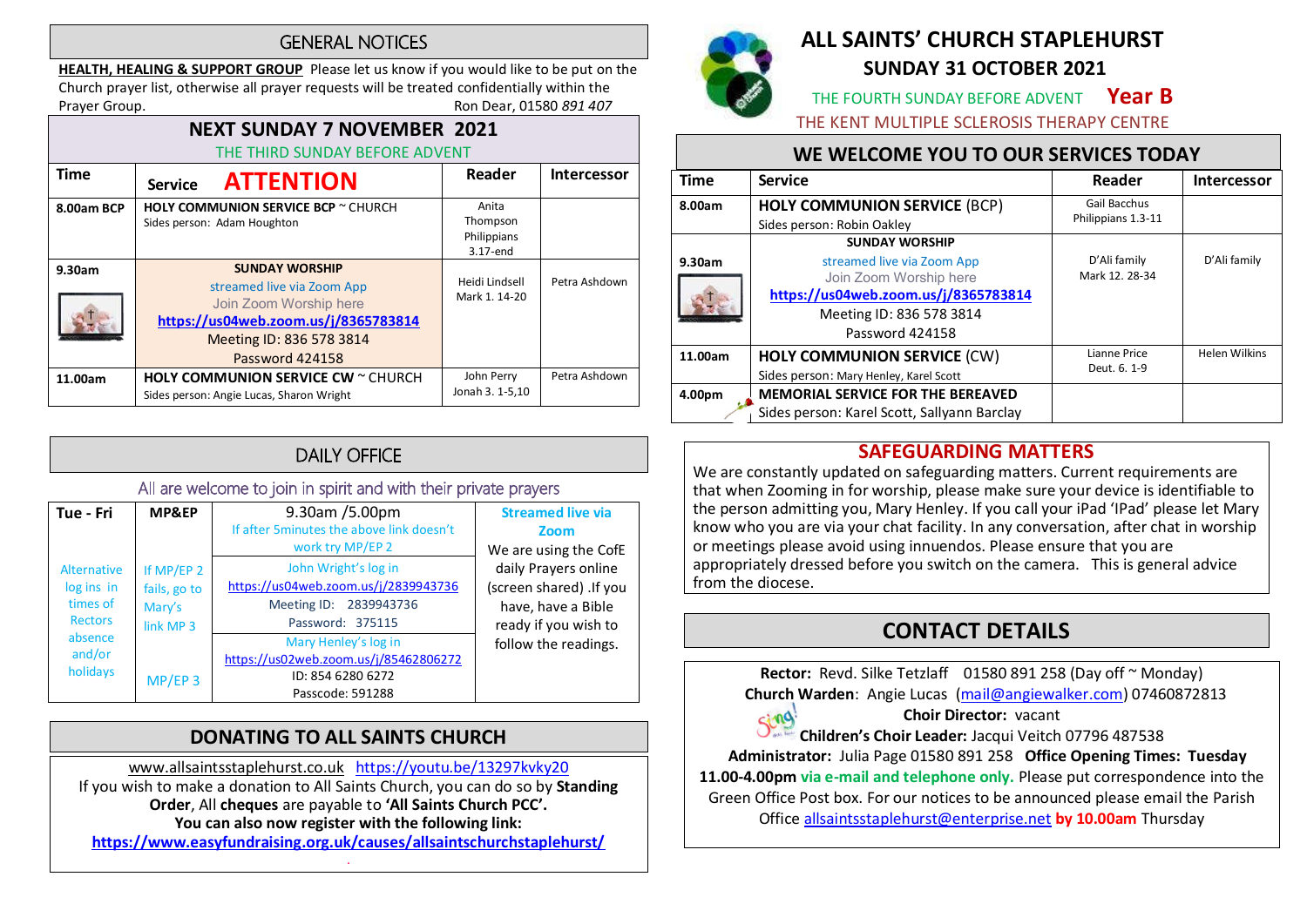### WE PRAY FOR

| Those who are Sick:       | Shirley Skinner, Tim Mumford, Carole Leckie, Catherine Abbott,<br>Chris Davies, Lesley Franklin, Roy Jones, Elaine Martin, Sachin Shah,<br>Amelia Hamilton, Abigail Sharpe, David Gascoyne, Jeremy Rutaraka,<br>Michael House, Marie (nee Green), Norman Wallis, Tony Emery,<br>Colin Whatmore, Robert Blondizik<br>Lift these and all in need into the healing light of Christ |                                                                        |                                         |                      |  |
|---------------------------|---------------------------------------------------------------------------------------------------------------------------------------------------------------------------------------------------------------------------------------------------------------------------------------------------------------------------------------------------------------------------------|------------------------------------------------------------------------|-----------------------------------------|----------------------|--|
| <b>Home Communion:</b>    | Ron Dear, Dorothy Hegarty, Jane Scarff, Barbara Chrimes AB/MH,<br>Doreen Burton                                                                                                                                                                                                                                                                                                 |                                                                        |                                         |                      |  |
| Abbotsleigh:              | HC 1 Wed/month 11.00am for inform. speak to                                                                                                                                                                                                                                                                                                                                     |                                                                        |                                         | ST/MT                |  |
| <b>Staplehurst Manor:</b> | HC 2/4 Wed/month 11.30am for inform. speak to                                                                                                                                                                                                                                                                                                                                   |                                                                        |                                         | MH/ST                |  |
| Iden Manor:               | HC 2 Tue/month 3.45pm for inform. speak to                                                                                                                                                                                                                                                                                                                                      |                                                                        |                                         | MT/ST                |  |
| <b>Maidstone Home</b>     | Des Liddicoat (Cedardale Residential, Queen Road, Maidstone,<br>ME16 0HX, 01622 752117)                                                                                                                                                                                                                                                                                         |                                                                        |                                         |                      |  |
| Those who have died:      | Agnes Hall, Kenneth Hobson, Iain Mackay                                                                                                                                                                                                                                                                                                                                         |                                                                        |                                         |                      |  |
| <b>Funerals:</b>          | <b>Agnes Hall</b>                                                                                                                                                                                                                                                                                                                                                               |                                                                        | Tue 26 Oct 21 3.15pm Charing Crem. (ST) |                      |  |
| <b>Baptisms:</b>          | Oliver Collard<br><b>Edward Levers</b><br><b>Finley Pascoe</b>                                                                                                                                                                                                                                                                                                                  | Sat 30 Oct 21 11.00am<br>Sat 6 Nov 21 11.00am<br>Sat 27 Nov 21 11.00am |                                         | (MT)<br>(ST)<br>(ST) |  |
| <b>Weddings:</b>          | 11 June 2022 Joshua Wittham & Jessica Dunn                                                                                                                                                                                                                                                                                                                                      |                                                                        | 1.00 <sub>pm</sub>                      | (ST)                 |  |
|                           |                                                                                                                                                                                                                                                                                                                                                                                 |                                                                        |                                         |                      |  |

### PCC MEETING DATES 2021-2022

### All meetings to be held over Zoom unless advised otherwise

Wednesday 10<sup>th</sup> November

Wednesday 26<sup>th</sup> January

 $\mathcal{I}_{\kappa}$ 

 $\sigma'$ 

Wednesday 23rd February

(Lent Weds  $2^{nd}$  March - Thurs  $14^{th}$  April)

### APCM Wed 27<sup>th</sup> April 2022

If you have any matters that you'd like to put to the PCC please speak to a committee member or write/email The Parish Office, if possible, 2 weeks in advance of the next PCC meeting, in order that your item may be added to the Agenda. Thankyou.

### DATES FOR YOUR DIARY

| Date            |                | <b>Time</b>   | What                                                                                    | Where         |
|-----------------|----------------|---------------|-----------------------------------------------------------------------------------------|---------------|
| <b>OCTOBER</b>  |                |               |                                                                                         |               |
| <b>Sat</b>      | 30             | <b>7.30pm</b> | <b>STAPLEHURST PHOTOGRAPHIC SOCIETY</b><br><b>Audio Visual evening (in aid of FoAS)</b> | $\sim$ PRoom  |
| <b>Sun</b>      | 31             | 4.00pm        | <b>MEMORIAL SERVICE FOR THE BEREAVED</b><br><b>Please see Notice below</b>              | $\sim$ Church |
| <b>Sun</b>      | 31             | 6.30pm        | <b>CHURCHES TOGETHER SERVICE</b>                                                        | $\sim$ URC    |
| <b>NOVEMBER</b> |                |               |                                                                                         |               |
| <b>Tue</b>      | $\overline{2}$ | 8.00pm        | <b>BELLRINGERS AGM</b>                                                                  | $\sim$ Church |
| <b>Thu</b>      | 4              | 10.30am       | <b>STAPLEHURST PRIMARY SCHOOL Y1 VISIT</b>                                              | $\sim$ Church |
| <b>Sat</b>      | 6              | 11.00am       | <b>BAPTISM Edward Levers</b>                                                            | $\sim$ Church |

### MEMORIAL SERVICE FOR THE BEREAVED SUNDAY 31<sup>ST</sup> OCTOBER AT 4.00PM ALL SAINTS CHURCH

After two years of not being able to hold our annual Memorial Service, this year we are holding our Service to remember our loved ones. We are however conscious of on-going Covid infections and so we are taking extra care. If you have not received an invitation and you are planning to come, please contact the Church Office with the number of people and telephone number for Track & Trace. We advise that face masks are worn. Please do not come if you have coughs or colds. If you do have the opportunity please take a lateral flow test before attending.

# **FUN'D RAISING**

easyfundraising Shop on: http://efraising.org/FBVdWrPmzj

If you have not used Easy Fundraising before, by clicking on the link the church will receive an additional £5 introductory bonus.

# **£1293.07** <br>Sign-up here using our unique link by clicking on now:

Hold the cursor over the link and press 'ctrl' and right click on your mouse https://www.easyfundraising.org.uk/causes/allsaintschurchstaplehurst

**NEW TARGET**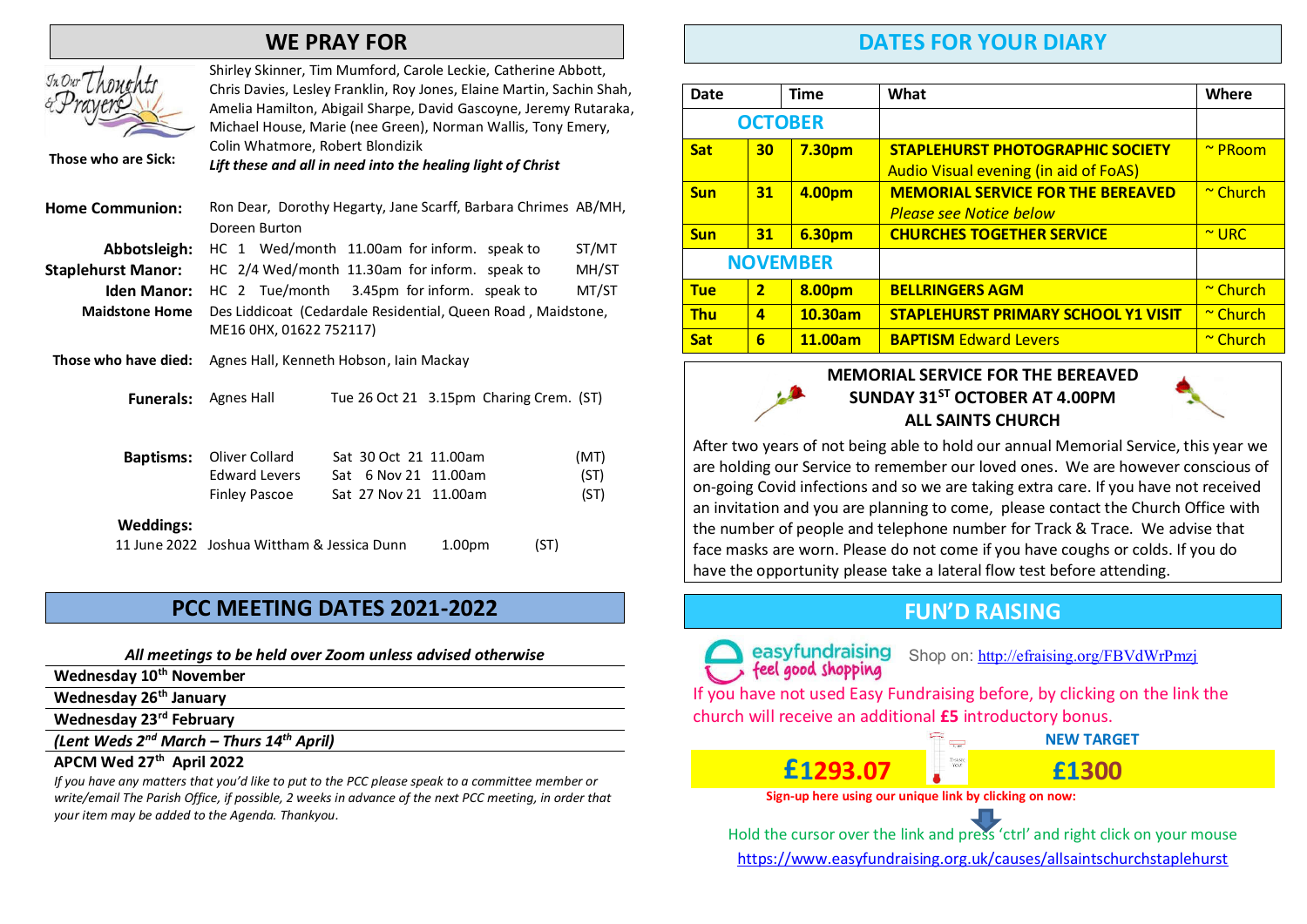### CONFIRMATION PREPARATION GROUP

### Dear Reader,

Just to let you know that I have started a Confirmation Preparation Group for Adults and Children and we are meeting fortnightly evenings at 6pm. If you wish to join please let me know.

The Confirmation Service will take place on Saturday 22 January 2022 at St. Laurence's Church. Hawkhurst. 2.00pm.

Yours, Silke

# **CHARITY**

### CHARITIES FOR 2022

Next year we are supporting three x four monthly charities. (One overseas, one medical and one local.) Would the congregation please let me have suggestions for any charity you would like supported. Please let me have your ideas, with written information please, by the end of October. The Charity Committee will then meet to review the suggestions and select those to go forward for approval by the PCC. Thank you. Thank you. Thank you. Audrey Bullock (Charity Chairman)

### DONATIONS TO CHARITY

Please put your donations to charity in one of the following:

- 1. A plain envelope with For Charity on the outside.
- 2. An orange charity envelope

3. A blue pew envelope with For Charity written on the outside.

These may be left at any time in the month in the church hole in the wall in the vestibule, in the collection plate at the 11am service or at Angie Lucas letter box. This quarter charity is for KENT MULTIPLE SCLEROSIS THERAPY CENTRE

Thank you, Charity Committee

# CHANCEL FLOOR PROJECT UPDATE

# UNSTABLE FLOOR

# No Entry

Two earth cut tombs have been clearly identified and one intact brick-built Vault. It seems likely that there is at least one other brick vault although it is not clear if that one is still intact. There are certainly a number of other earth cut graves.

One of the graves located under the arch into St George's chapel was placed there after cutting though the foundation step of the arch. (This was not uncommon and is not seen as a problem).

The Archaeologist has some more work to do recording the scene.

A report is being written and the Structural Engineer has been invited to inspect the site.

The holes will not be filled in immediately as there are likely to be a number of authorities who need to inspect them. The current four holes may provide sufficient information although I am expecting that at least one further hole will be required. As soon as I have any official results or more detailed information I will let you know.

Although the holes are covered, the excavations have shown that the surface under the stone slabs, and where the earth is uncovered, is not well supported underneath; however it has developed a hard but fragile crust. Having been disturbed this crust may give way.

We therefore plan to put up the following Notice. Please encourage people to respect this for their own safety (and insurance purposes):

For information contact:

Rev. Silke Tetzlaff 01580 891258 / Tony Henley 07970442819